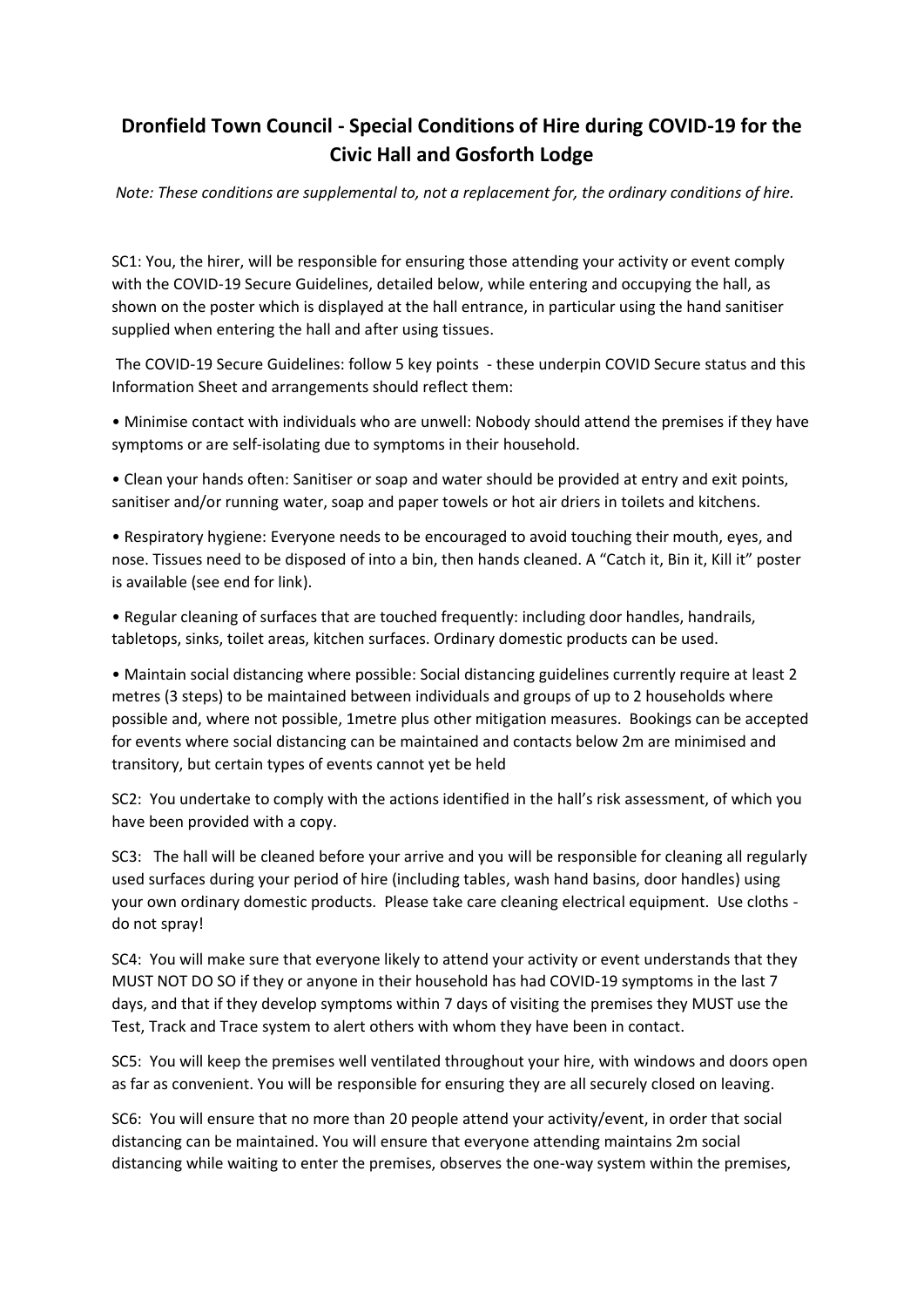and as far as possible observes social distancing of 1m plus mitigation measures when using more confined areas (e.g. moving and stowing equipment, accessing toilets) which should be kept as brief as possible. You will make sure that no more than one person use each suite of toilets at any one time.

SC7: You will take particular care to ensure that social distancing is maintained for any persons aged 70 or over or likely to be clinically more vulnerable to COVID-19, including for example keeping a 2m distance around them when going in and out of rooms and ensuring they can access the toilets, kitchen or other confined areas without others being present. For some people, passing another person in a confined space is less risky, but for older people that should be avoided.

SC8: You will position furniture or the arrangement of the room as far as possible to facilitate social distancing of 2m between individual people or groups of up to two households or 1m with mitigation measures such as: seating side by side, with at least one empty chair between each person or household group, rather than face to face, and good ventilation. If tables are being used, you will place them so as to maintain a distance of at least 2 metres across the table between people who are face to face e.g. using a wide Ushape.

SC9: You are asked to keep a secure record of the name and contact telephone number or email of all those who attend your event for a period of 3 weeks after the event and provide the record to NHS Track and trace if required.

SC10: You will be responsible for the disposal of all rubbish created during your hire, including tissues and cleaning cloths, in the rubbish bags provided before you leave the hall.

SC11: You will be responsible, if drinks or food are made, for ensuring that all crockery and cutlery is washed in hot soapy water, dried and stowed away. You will bring your own clean tea towels, so as to reduce risk of contamination between hirers, and take them away. We will provide washing up liquid and washing up cloths.

SC12: We will have the right to close the hall if there are safety concerns relating to COVID-19, for example, if someone who has attended the hall develops symptoms and thorough cleansing is required or if it is reported that the Special Hiring Conditions above are not being complied with, whether by you or by other hirers, or in the event that public buildings are asked or required to close again. If this is necessary, we will do our best to inform you promptly and you will not be charged for this hire.

SC13: In the event of someone becoming unwell with suspected Covid-19 symptoms while at the hall you should remove them to the designated safe area which is the dressing room behind the stage area. Provide tissues and a bin or plastic bag, and a bowl of warm soapy water for handwashing. Ask others in your group to provide contact details if you do not have them and then leave the premises, observing the usual hand sanitising and social distancing precautions, and advise them to launder their clothes when they arrive home. Inform the hall cleaner on 01246 418573.

SC14: For events with more than 30 people you will take additional steps to ensure the safety of the public in relation to COVID-19 and prevent large gatherings or mass events from taking place, for example by operating a booking system or providing attendants or stewards who will ask people to seat themselves furthest from the entrance on arrival, to exit closest to the exits first and invite people to use toilets in the interval row by row.